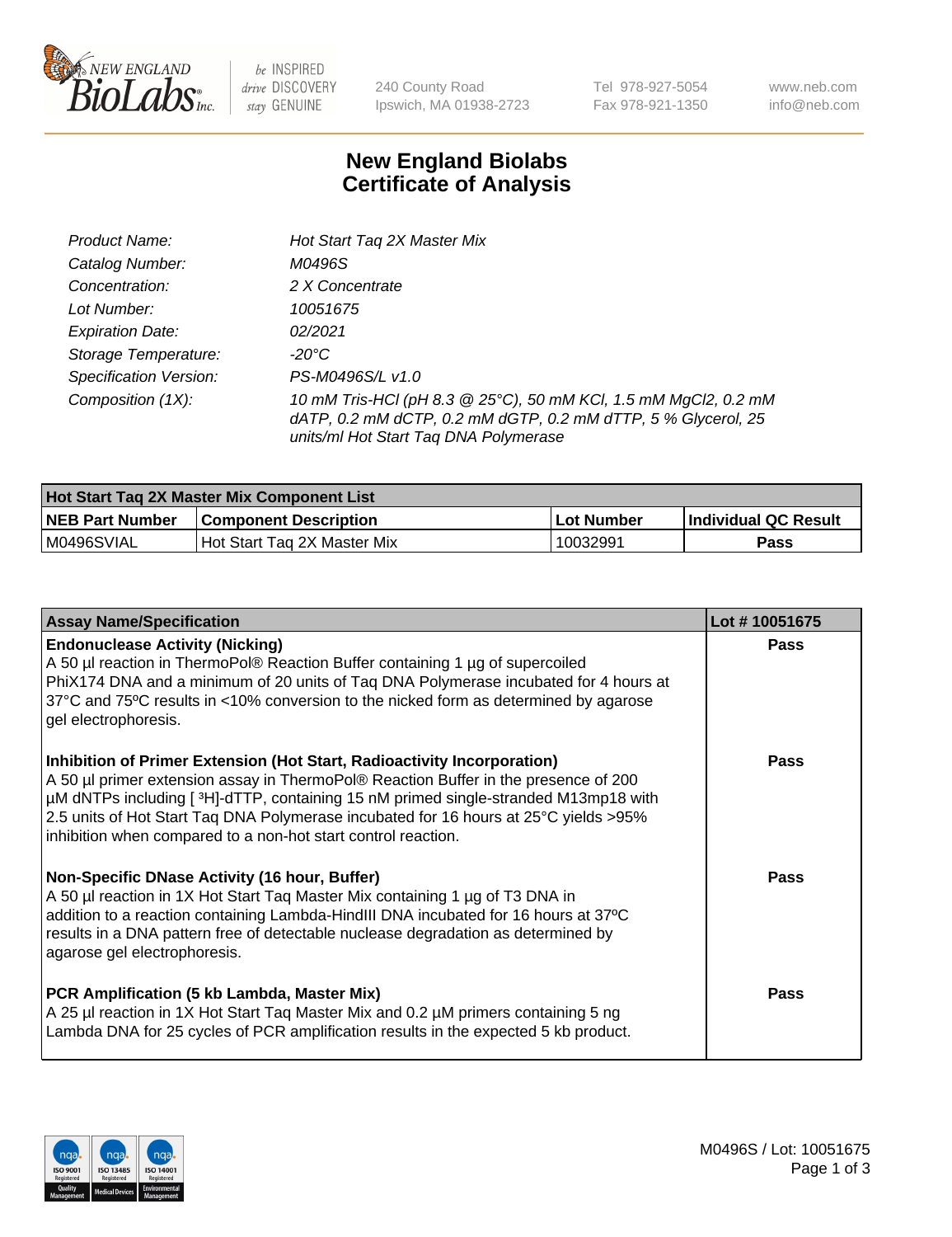

be INSPIRED drive DISCOVERY stay GENUINE

240 County Road Ipswich, MA 01938-2723 Tel 978-927-5054 Fax 978-921-1350 www.neb.com info@neb.com

| <b>Assay Name/Specification</b>                                                                                                                                                                                                                                                                                                                                                                                                     | Lot #10051675 |
|-------------------------------------------------------------------------------------------------------------------------------------------------------------------------------------------------------------------------------------------------------------------------------------------------------------------------------------------------------------------------------------------------------------------------------------|---------------|
| PCR Amplification (Hot Start 2 kb Lambda DNA, Master Mix)<br>A 50 µl reaction in 1X Hot Start Tag Master Mix and 0.2 µM primers containing 20 pg<br>Lambda DNA and 100 ng Human Genomic DNA for 30 cycles of PCR amplification results<br>in an increase in yield of the 2 kb Lambda product and a decrease in non-specific<br>genomic bands when compared to a non-hot start control reaction.                                     | <b>Pass</b>   |
| <b>Phosphatase Activity (pNPP)</b><br>A 200 µl reaction in 1M Diethanolamine, pH 9.8, 0.5 mM MgCl2 containing 2.5 mM<br>p-Nitrophenyl Phosphate (pNPP) and a minimum of 100 units of Taq DNA Polymerase<br>incubated for 4 hours at 37°C yields <0.0001 unit of alkaline phosphatase activity<br>as determined by spectrophotometric analysis.                                                                                      | <b>Pass</b>   |
| <b>Protein Purity Assay (SDS-PAGE)</b><br>Taq DNA Polymerase is ≥ 99% pure as determined by SDS-PAGE analysis using Coomassie<br>Blue detection.                                                                                                                                                                                                                                                                                    | <b>Pass</b>   |
| <b>qPCR DNA Contamination (E. coli Genomic)</b><br>A minimum of 5 units of Hot Start Tag DNA Polymerase is screened for the presence of<br>E. coli genomic DNA using SYBR® Green qPCR with primers specific for the E. coli 16S<br>rRNA locus. Results are quantified using a standard curve generated from purified E.<br>coli genomic DNA. The measured level of E. coli genomic DNA contamination is $\leq 1$ E.<br>coli genome. | <b>Pass</b>   |
| <b>RNase Activity (Extended Digestion)</b><br>A 10 µl reaction in NEBuffer 4 containing 40 ng of a 300 base single-stranded RNA<br>and a minimum of 1 µl of Hot Start Taq 2X Master Mix is incubated at 37°C. After<br>incubation for 4 hours, >90% of the substrate RNA remains intact as determined by<br>gel electrophoresis using fluorescent detection.                                                                        | <b>Pass</b>   |
| <b>Single Stranded DNase Activity (FAM-Labeled Oligo)</b><br>A 50 µl reaction in ThermoPol® Reaction Buffer containing a 10 nM solution of a<br>fluorescent internal labeled oligonucleotide and a minimum of 25 units of Taq DNA<br>Polymerase incubated for 30 minutes at 37°C and 75°C yields <10% degradation as<br>determined by capillary electrophoresis.                                                                    | Pass          |

This product has been tested and shown to be in compliance with all specifications.